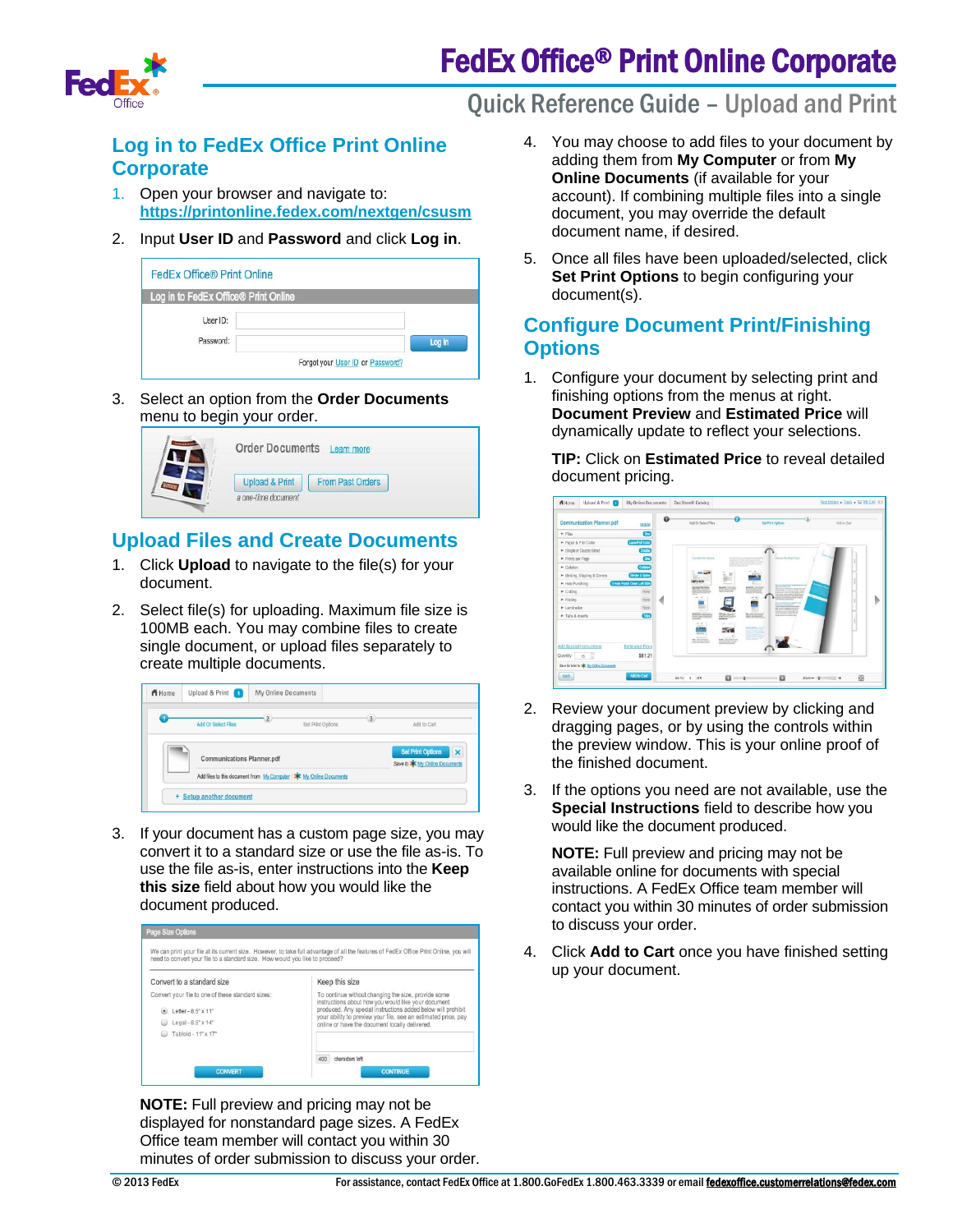#### **View and Reorder From Past Orders**

- 1. Documents are available to reorder for a period of six months from last date of order. To reorder a document, use the **From Past Orders** button, or add a previously ordered document to your order from the **My Cart** page by clicking the **Shop My Past Orders** button.
- 2. Switch to the **Reorder** tab to view eligible documents. Mark the checkbox beside all documents you would like to reorder.
- 3. Click the **Reorder** button at the bottom of the screen to place the selected items in **My Cart**.

# **My Cart Options**

1. Adjust document quantities as needed (defaults to 1).

| <b>My Cart</b>                                                                                                |  | <b>Roylow Your Cart</b> |         | Daluary | $\overline{\mathbf{3}}$ |          | Payment                 | $\left( 4\right)$     |         | Order Complete |
|---------------------------------------------------------------------------------------------------------------|--|-------------------------|---------|---------|-------------------------|----------|-------------------------|-----------------------|---------|----------------|
| Dogments                                                                                                      |  |                         | Qurtity |         | <b>Unit Price</b>       | Subtotal | Discount (?)            | <b>Document Total</b> |         | Options        |
| Communication Planner.pdf<br>m                                                                                |  |                         | 15      | ÷       | \$8.00                  | \$120.00 | \$(38.79)               |                       | \$81.21 | ViewEdd x      |
|                                                                                                               |  |                         |         |         |                         |          |                         |                       |         |                |
|                                                                                                               |  |                         |         |         |                         |          |                         |                       |         |                |
|                                                                                                               |  |                         |         |         |                         |          |                         |                       |         |                |
|                                                                                                               |  |                         |         |         |                         |          |                         |                       |         |                |
|                                                                                                               |  |                         |         |         |                         |          |                         |                       |         |                |
|                                                                                                               |  |                         |         |         |                         |          |                         |                       |         |                |
|                                                                                                               |  |                         |         |         |                         |          |                         |                       |         |                |
|                                                                                                               |  |                         |         |         |                         |          |                         |                       |         |                |
| Continue Shopping: Satup Anather Document . Shop * Hy Online Documents . Shop Catalog . Shop * Hy Past Orders |  |                         |         |         |                         |          | <b>Estimated Price:</b> | \$81.21               |         |                |

2. You may continue shopping or **Check Out**.

# **Shipping and Production Details**

1. Choose a FedEx Office production center from the **Preferred Centers** list, or click **Search** to access options for locating a center.

|            | <b>Preferred Centers</b>                                                                                                                             |           | <b>Search</b>  |                               |                             |   | List                 | Map         |
|------------|------------------------------------------------------------------------------------------------------------------------------------------------------|-----------|----------------|-------------------------------|-----------------------------|---|----------------------|-------------|
| Search by: | 33609                                                                                                                                                | <b>Go</b> | $\alpha$       | City, State or Street Address |                             | v | Displaying 1-5 of 42 | More        |
|            | Location                                                                                                                                             |           | Contact        |                               | Details                     |   |                      |             |
|            | Tampa FL Carrollwood<br>13101 N Dale Mabry Hwy<br>Tampa, FL 33618-2405<br>813-961-5223<br>usa1531@fedex.com<br>Distance from the center in miles 8.6 |           | (813) 961-5223 | usa1531@fedex.com             | man ><br>hours & services > |   |                      | J<br>÷<br>- |
|            | Tampa FL Citrus Park Dr<br>8206 Citrus Park Dr<br>Tampa, FL 33625<br>813-926-7461<br>usa1720@fedex.com<br>Distance from the center in miles 9.06     |           | (813) 926-7461 | usa1720@fedex.com             | map<br>hours & services >   |   |                      | ۰           |

2. Provide an address to see delivery options. If your order will be shipped, you may enter a **FedEx Ship Account** number (if enabled for your account).

| 33710                                                   | $-0f -$                                         | City, State | $\sim$ |  |
|---------------------------------------------------------|-------------------------------------------------|-------------|--------|--|
| $\circ$                                                 | Me 1234 Central Avenue, St. Petersburg FL 33710 |             |        |  |
| This is a $\odot$ business address $\odot$ home address |                                                 |             |        |  |
|                                                         |                                                 |             |        |  |
| 3. Using a FedEx account?                               |                                                 |             |        |  |

- 3. Choose the date you would like to receive your order to see delivery options. Delivery options are calculated based on your project(s) and selected center. If you are unable to select your preferred method of delivery, you may select another center or change your order due date to see additional options.
- 4. Select your delivery option and click **Continue**.

| $\epsilon$ | End of business day<br>FedEx Ground US ® | \$7.41                | Your Cart | <b>Delivery</b>       |                       |
|------------|------------------------------------------|-----------------------|-----------|-----------------------|-----------------------|
| ۰          | 8:00AM-5:00PM<br>Local Delivery          | €<br>Free<br>Shipping | $\;$      | FedEx Account#        | Update<br>Mar 2013    |
| G          | 6:00 PM<br>FedEx Standard Overnight ®    | \$23.65               | Thu       | Fri<br>$\overline{1}$ | Sat<br>$\overline{c}$ |
|            |                                          |                       | 7         | $\overline{B}$        | ×.<br>$\overline{9}$  |
|            |                                          |                       | 14        | $15 -$                | 16                    |
|            |                                          | Continue              | 21        | Today 22              | Q<br>23               |

5. Select the time you would like to receive your order and click **Continue**.

| FedEx Office® Local Delivery                                             |  |
|--------------------------------------------------------------------------|--|
| Choose a delivery timeframe. Someone will need to sign for the delivery. |  |
| ○ 8:00 AM - 12:00 PM                                                     |  |
| ◯ 12:00 PM - 5:00 PM                                                     |  |
|                                                                          |  |

#### **Contact and Recipient Information**

1. Complete the **Contact Info** and **Recipient** form.

| Contact Info:                  | Who should we contact for questions regarding the order? |   | Recipient:<br>Who will pick up the order? |                            |            |
|--------------------------------|----------------------------------------------------------|---|-------------------------------------------|----------------------------|------------|
| Same As Recipient <sup>2</sup> | Clear<br>×                                               |   | Same As Contact                           | Close 1                    | " required |
| * First Name:                  |                                                          |   |                                           | This is a business address |            |
| *Last Name:                    |                                                          |   | *First Name:                              |                            |            |
| Company:                       |                                                          |   | "LastName:                                |                            |            |
| " Address 1:                   |                                                          |   | Company.                                  |                            |            |
| Address 2:                     |                                                          |   | " Address 1:                              |                            |            |
| $^+$ CRy:                      |                                                          |   | Address 2:                                |                            |            |
|                                | *State: Select v                                         |   | $^*$ ch                                   |                            |            |
| $^+$ ZIP:                      |                                                          |   |                                           | *State Select <b>*</b>     |            |
| *Courty: US                    |                                                          | ٠ | $*_{\rm ZP}$                              |                            |            |
| * Phone:                       | Bd:                                                      |   | * Country.                                | US.<br>٠                   |            |
| $"$ Erush                      |                                                          |   | * Phone:                                  | DC:                        |            |
|                                |                                                          |   | *Erak                                     |                            |            |

- 2. If **Recipient** address is a home address, remove the mark in the **This is a business address** checkbox.
- 3. Click the **Add** button to enter any special **Delivery Instructions** and click **Continue**.